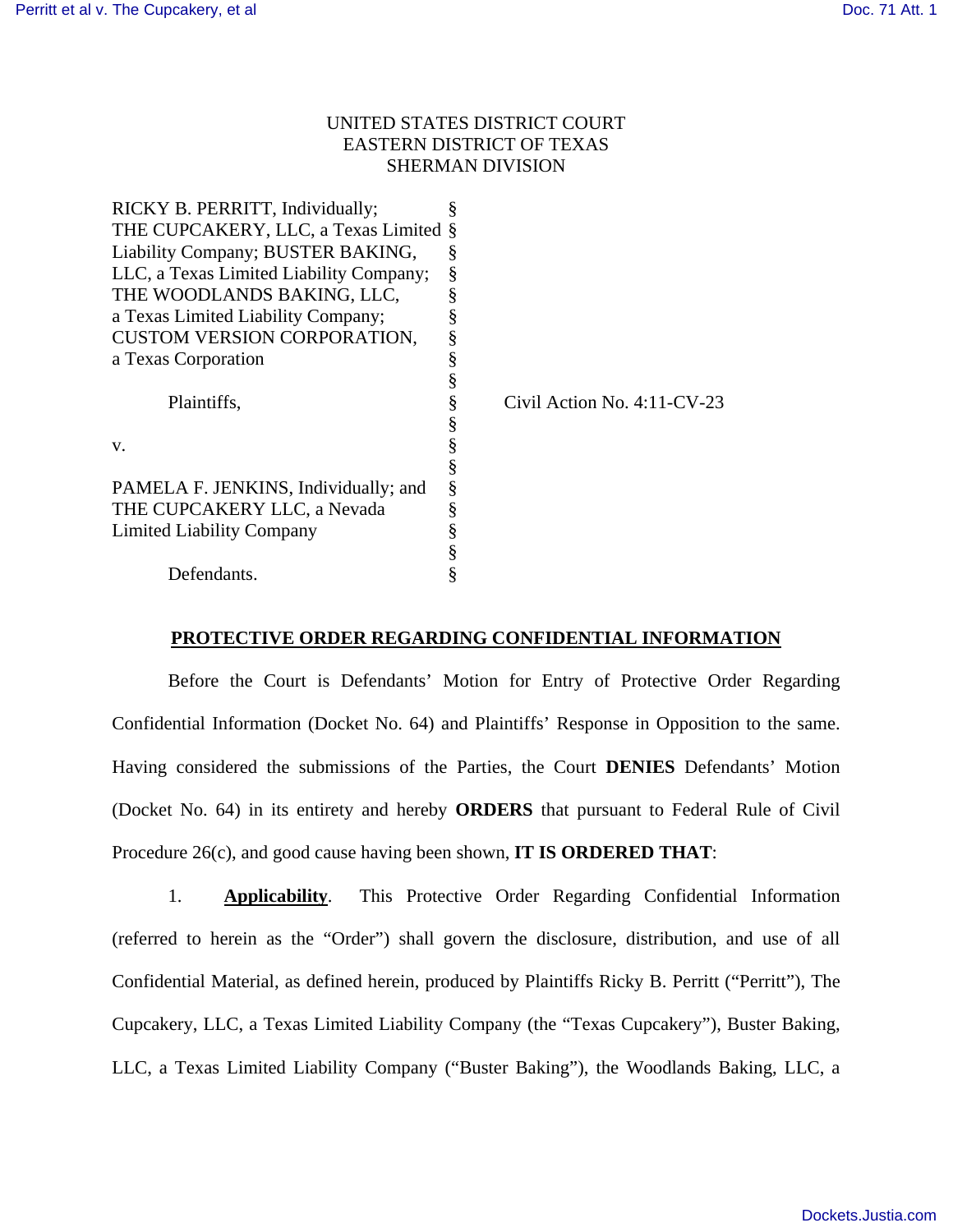Texas Limited Liability Company's ("Woodlands Baking"), and Custom Version Corporation, a Texas Corporation ("Custom Version") (collectively, Perritt, the Texas Cupcakery, Buster Baking, Woodlands Baking, and Custom Version are the "Plaintiffs") and Defendant Pamela F. Jenkins ("Jenkins") and Defendant The Cupcakery, LLC, a Nevada Limited Liability Company (the "Nevada Cupcakery") (collectively, Jenkins and the Nevada Cupcakery are the "Defendants") (Plaintiffs and Defendants shall be referred to collectively as "parties").

2. **Scope**. Any party, to the extent set forth in this Order, may designate as "Confidential" or "Attorneys Eyes Only" all or any part of the following discovery material: (i) answers to interrogatories; (ii) transcripts of depositions; (iii) documents produced by it or made available for inspection; and (iv) any other information produced or disclosed during the course of this litigation. The material designated as either "Confidential" or "Attorneys Eyes Only" is referred to herein as the "Confidential Material." Material designated as "Confidential" shall include only that material which the designating party believes in good faith constitutes a trade secret, proprietary business or financial information, or other confidential information, including research, development, and/or commercial information and which is timely designated as such hereunder. Material designated as "Attorneys Eyes Only" shall include only that material which the designating party believes in good faith cannot be disclosed to non-attorney employees or representatives of Plaintiffs or Defendants without impairing the disclosing party's legitimate interest in the designated material and which is timely designated as such hereunder.

3. **Designation of Confidential Material**. The designation of material as "Confidential" or "Attorneys Eyes Only" must be made prior to disclosure of such material either: (i) by stamping or otherwise marking such materials "Confidential" or "Attorneys Eyes Only," or the equivalent, in a manner such that the legend is capable of being reproduced in the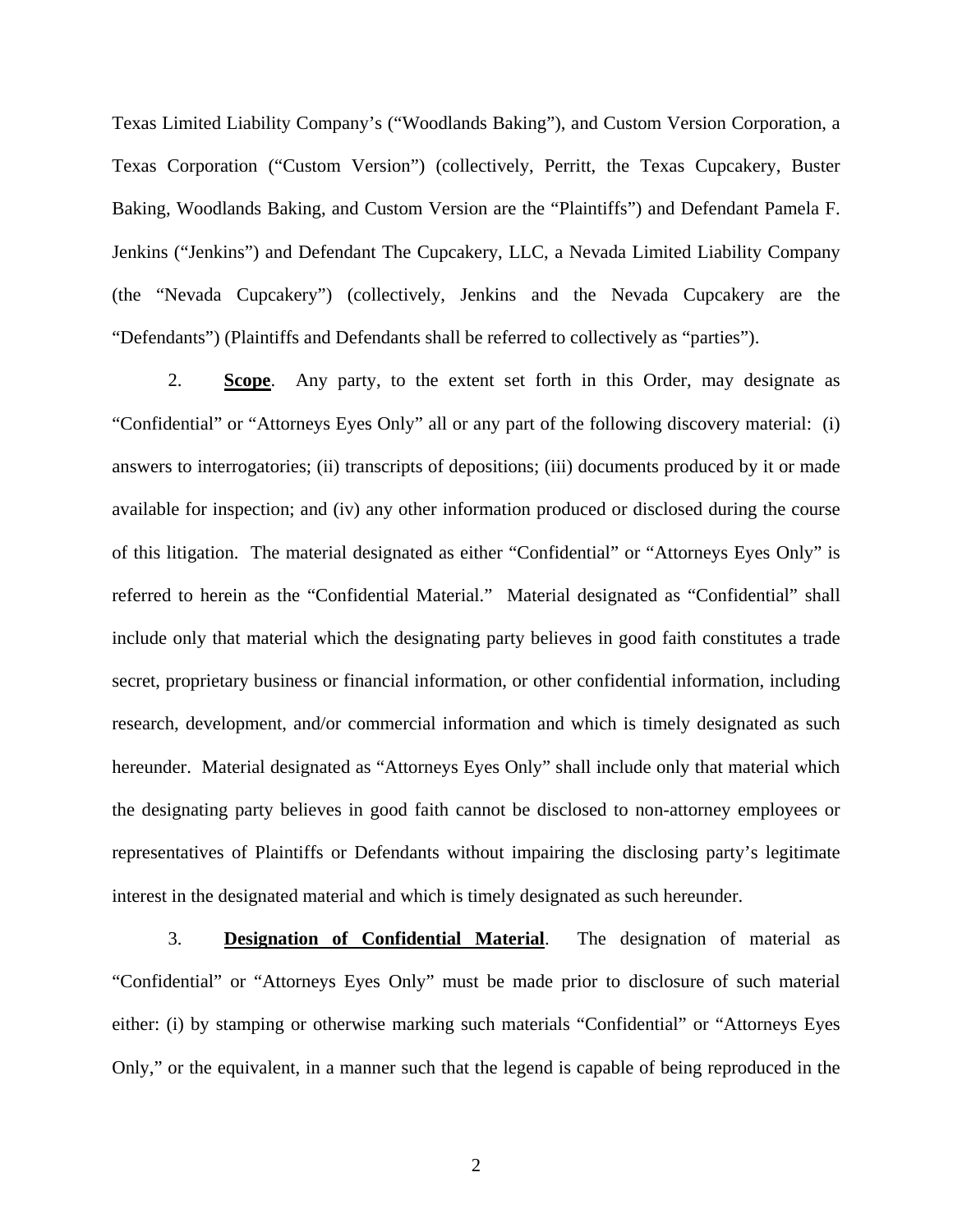normal process of photocopying and will not interfere with the legibility of the document; or (ii) by notifying counsel of record for the parties in writing specifically identifying the material to be designated as "Confidential" or "Attorneys Eyes Only" before it is disclosed.

4. **Depositions**. Deposition transcripts (or portions thereof) may be designated "Confidential" or "Attorneys Eyes Only" by any party or third-party if during the deposition the party states on the record that particular testimony is being given pursuant to a protective order and is designated as "Confidential" or "Attorneys Eyes Only" as appropriate. Such designation(s) shall be made at the beginning of the testimony alleged to be confidential and at the end of such testimony alleged to be confidential it shall be stated that the alleged confidential portion of the testimony has ended. Only those portions of the testimony, and exhibits, that are expressly designated as confidential pursuant to this protective order are protected hereunder. Such designation(s) shall be made in good-faith to prevent the over-inclusion of confidential information under the protective order.

 5. **Restrictions on Use of Material**. Confidential Material produced by the parties shall be used and disclosed solely for the prosecution or defense of the claims in this action and any appeal thereof, and shall not be used or disclosed except by the party who produced such Confidential Material, for any business, commercial, competitive, personal, or other purpose unless otherwise agreed by the parties.

Notwithstanding anything to the contrary contained in this Order, this Order shall not limit the use of anything provided or obtained hereunder if it is obtained or was obtained by a party through other means and/or if the party was otherwise entitled to it by contract or otherwise.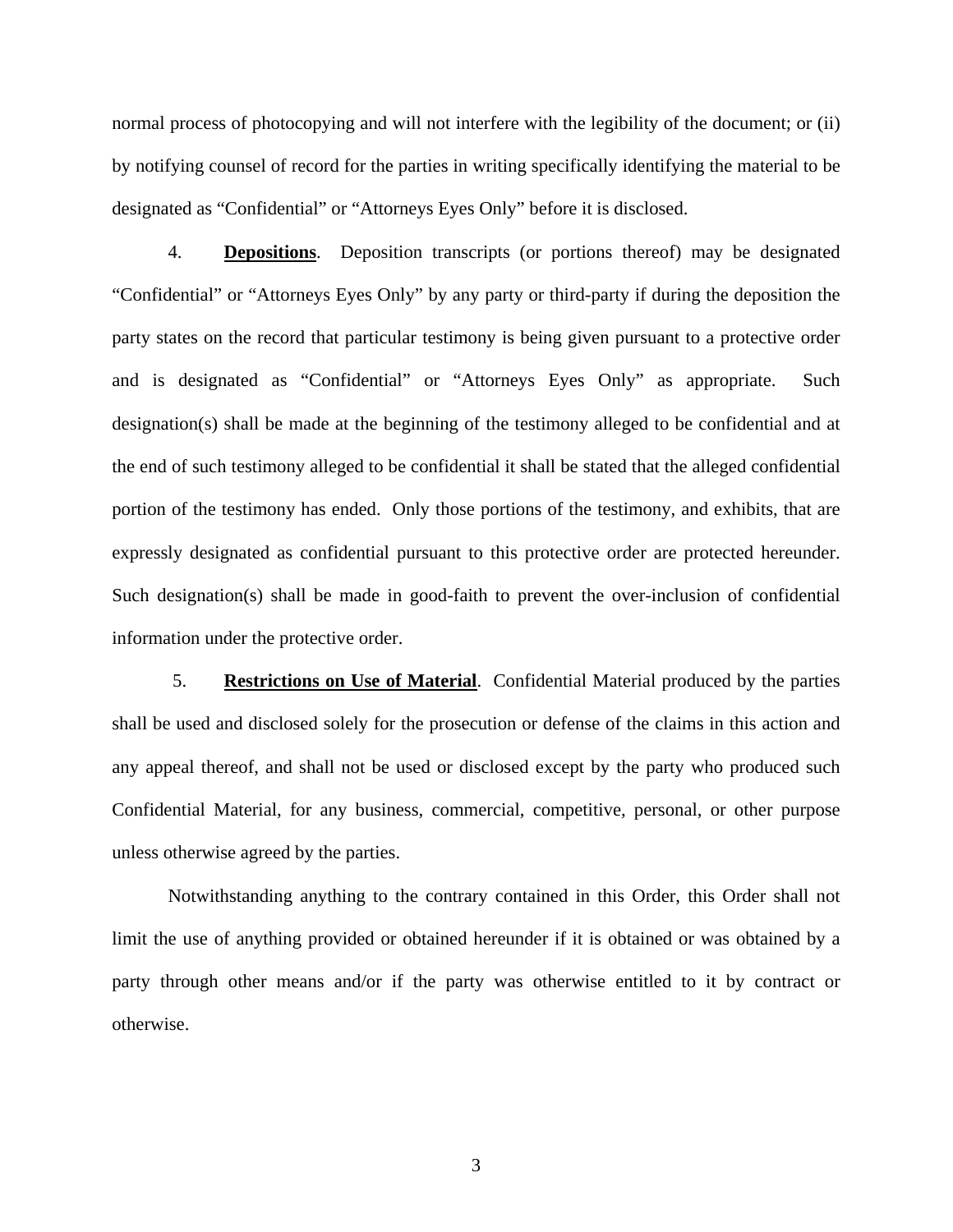6. **Access to Discovery Materials**. Confidential Material shall be maintained in confidence by the party to whom such material is produced or disclosed solely for use as provided in Paragraph 5 of this Order and shall not be disclosed to any person except:

a. The Court and its staff, which shall include the trial court and any appellate court, as well as any court reporters, stenographers, and video equipment operators who are retained for use in this case including for depositions;

b. Counsel of record and employees of counsel of record;

c. In-house counsel for a party and in-house counsel staff working on this litigation, provided that said counsel and staff members are not involved in the competitive activities of their company, and provided that they have signed a Certificate of Acknowledgment in the form of Exhibit "A" hereto;

d. Plaintiffs, Defendants, and their partners, members, agents, officers, directors, and employees;

e. Persons not employees of any party who are expressly retained to assist such party's counsel in the preparation of this action for trial and who have signed a Certificate of Acknowledgment in the form of Exhibit "A" hereto;

f. Deponents not otherwise authorized by this Order to the extent necessary to prepare the person for deposition or to depose the person;

g. Material third-party witnesses who have signed a Certificate of Acknowledgment in the form of Exhibit "A" hereto;

h. The members of the jury venire, members of the jury, including any alternates, and such other persons as ordered by the Court; and

i. Any mediator agreed to by the parties or appointed by the Court.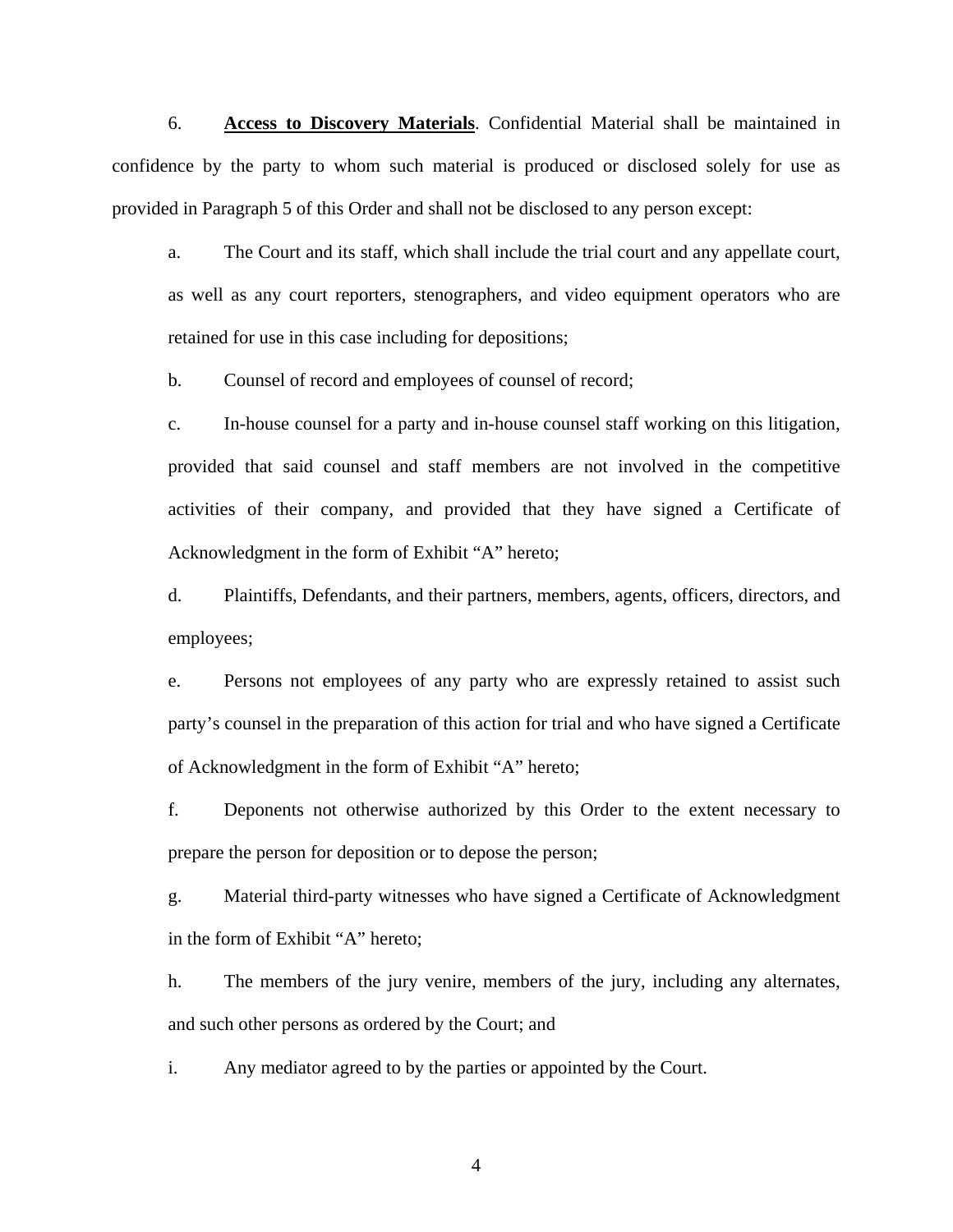Nothing herein shall prevent the use of such Confidential Material in the trial of this matter.

7. **Access to "Attorneys Eye Only" Materials**. Discovery materials designated "Attorneys Eyes Only" shall be maintained in confidence for use by outside counsel for the parties and solely for use as provided in Paragraph 5 of this Order and shall not be disclosed to any persons other than those identified in subparagraphs 6(a)-(c), (e) and (g)-(i) above. Nothing herein shall prevent the use of such Confidential Material in the trial of this matter and/or at depositions or for preparation for depositions.

8. **Copies and Summaries**. Any person who obtains access to material designated as "Confidential" or "Attorneys Eyes Only" under this Order shall not make copies, abstracts, extracts, analyses summaries, or other materials which contain, reflect or disclose Confidential Material, except for use in this litigation, and each such copy, abstract, extract analysis, summary, or other material which contains, reflects or discloses Confidential Material, is to be treated in accordance with the provisions of this Order. All copies of material stamped "Confidential" or "Attorneys Eyes Only" in accordance with Paragraph 3 of this Order shall again be stamped with the respective designation if the original stamp was not reproduced in the duplicating process.

9. **Filing Confidential Material**. A party filing any "Confidential" or "Attorneys Eyes Only" material with the Court shall file the same under seal in accordance with the local rules and governing procedures of the Eastern District of Texas and the parties hereby consent to any necessary motions to file under seal to accomplish such filing. This Order shall neither apply to nor restrict the use or disclosure of any "Confidential" or "Attorneys Eyes Only" material as an exhibit at any mediation, hearing, the trial or any appeal in this litigation.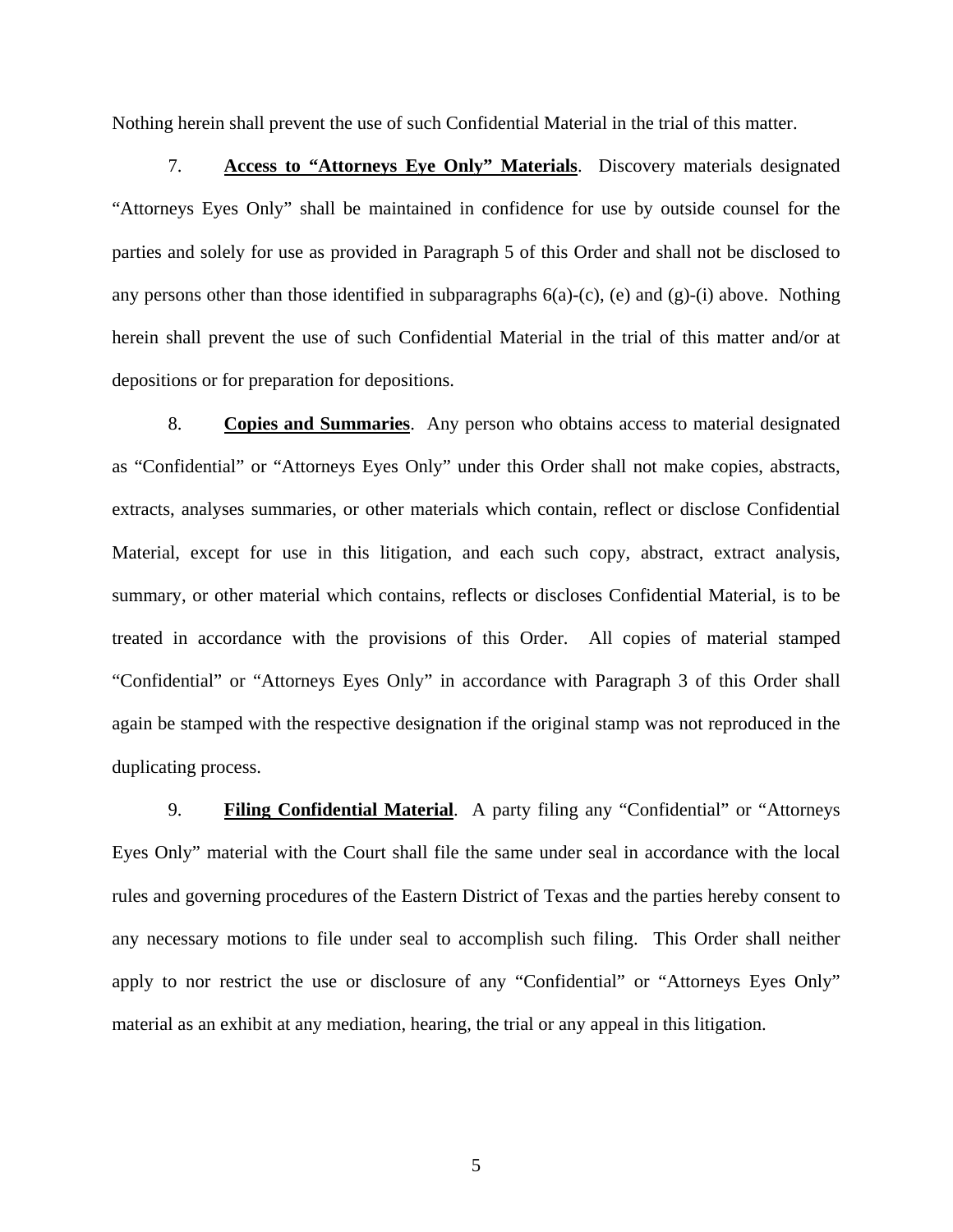10. **Procedure for Contesting Designation of Confidential Material**. A party shall not be obligated to challenge the designation of material as confidential at the time the designation is made, and a failure to do so shall not preclude a subsequent challenge to the designation. In the event of a dispute with respect to the designation of any discovery material as "Confidential" or "Attorneys Eyes Only," counsel shall attempt to resolve the dispute on an informal basis before presenting the matter to the Court for resolution. The party challenging any confidential designation shall notify the designating party in writing, stating that the confidential designation is being challenged, naming the specific material for which the designation is being challenged. Within five (5) business days of the designating party's receipt of such written notice, the parties shall confer in an attempt to reach an agreement regarding the disputed designation. In the event that no agreement is reached, the designating party shall have fourteen (14) days thereafter within which to move the Court to maintain the confidential designation, whether "Confidential" or "Attorneys Eyes Only." In the event that the party that made the confidential designation does not so move the Court within such fourteen (14) days, then the confidential designation will automatically terminate and be of no force or effect as to the material described in the notice. The party challenging any confidential designation shall identify the subject material by its document identification number (its Bates number) or by other reasonable means of identification. Such "Confidential" or "Attorneys Eyes Only" information shall be maintained in accordance with this Order until such time as the challenge is resolved either by agreement of the parties, by the expiration of the fourteen (14) day period provided above, or by the Court.

11. **Maintenance of Confidential Material**. All "Confidential" or "Attorneys Eyes Only" material produced by a party and delivered to another party shall be maintained under the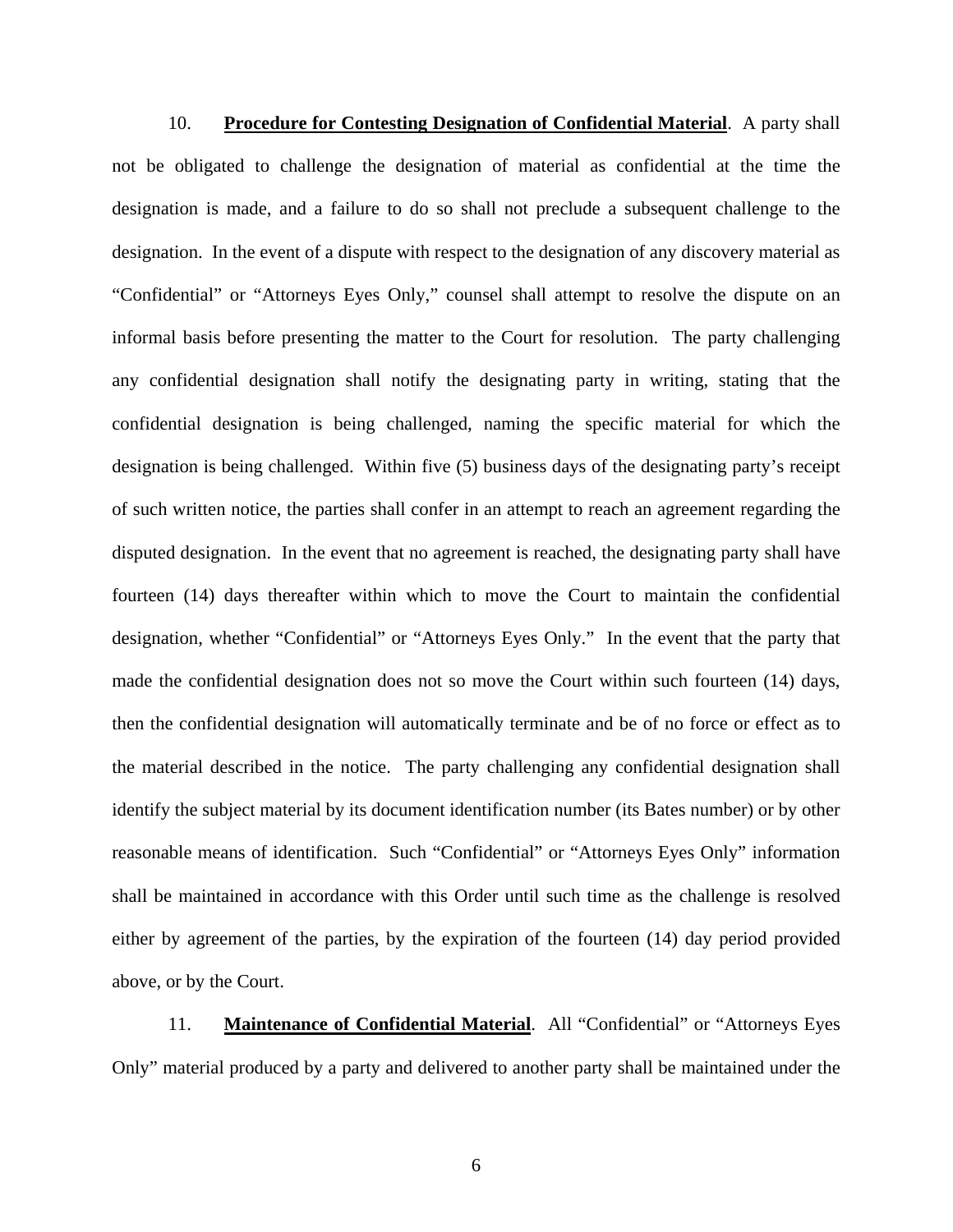control of each counsel of record who has received such material and who shall be responsible for preventing any disclosure thereof, except as permitted hereunder.

#### 12. **Request for Disclosure of Confidential Materials in Another Proceeding**. If

any party is requested or required (by oral questions, interrogatories, requests for information or documents, subpoena, civil investigative demand, or other process or otherwise in connection with any investigation or litigation) to disclose any Confidential Material produced by another party hereto pursuant to this Order, such party shall provide to the other parties hereto prompt notice of any such request or requirement, unless otherwise prohibited by law. Court ordered disclosure of any information protected under this Order shall not be considered a breach hereof.

13. **Protective Orders**. This Order shall be without prejudice to the rights of the parties or third-parties to present a motion to the Court for a protective order as to any particular material, including a request for restrictions or disclosures that differ from those supplied herein. This Order shall not be deemed to prejudice the parties or third-parties in any way in any motion or application for modification of this Order.

14. **Disposition of Confidential Material After the Case**. Following the final adjudication, or resolution through settlement, of this case, counsel for the parties shall, within thirty (30) days from counsel's receipt of written request, assemble and return to each other all documents, materials, and deposition transcripts for which a confidential designation is maintained hereunder through such date, and all copies of same, or shall certify the destruction thereof; provided, however, that counsel for any party shall be entitled to retain pleadings, memoranda, declarations, motions, exhibits, affidavits or deposition transcripts, which attach, contain or refer to such designated material, but only to preserve a file with respect to this action. Notwithstanding anything to the contrary contained in this Order, this Order shall not require the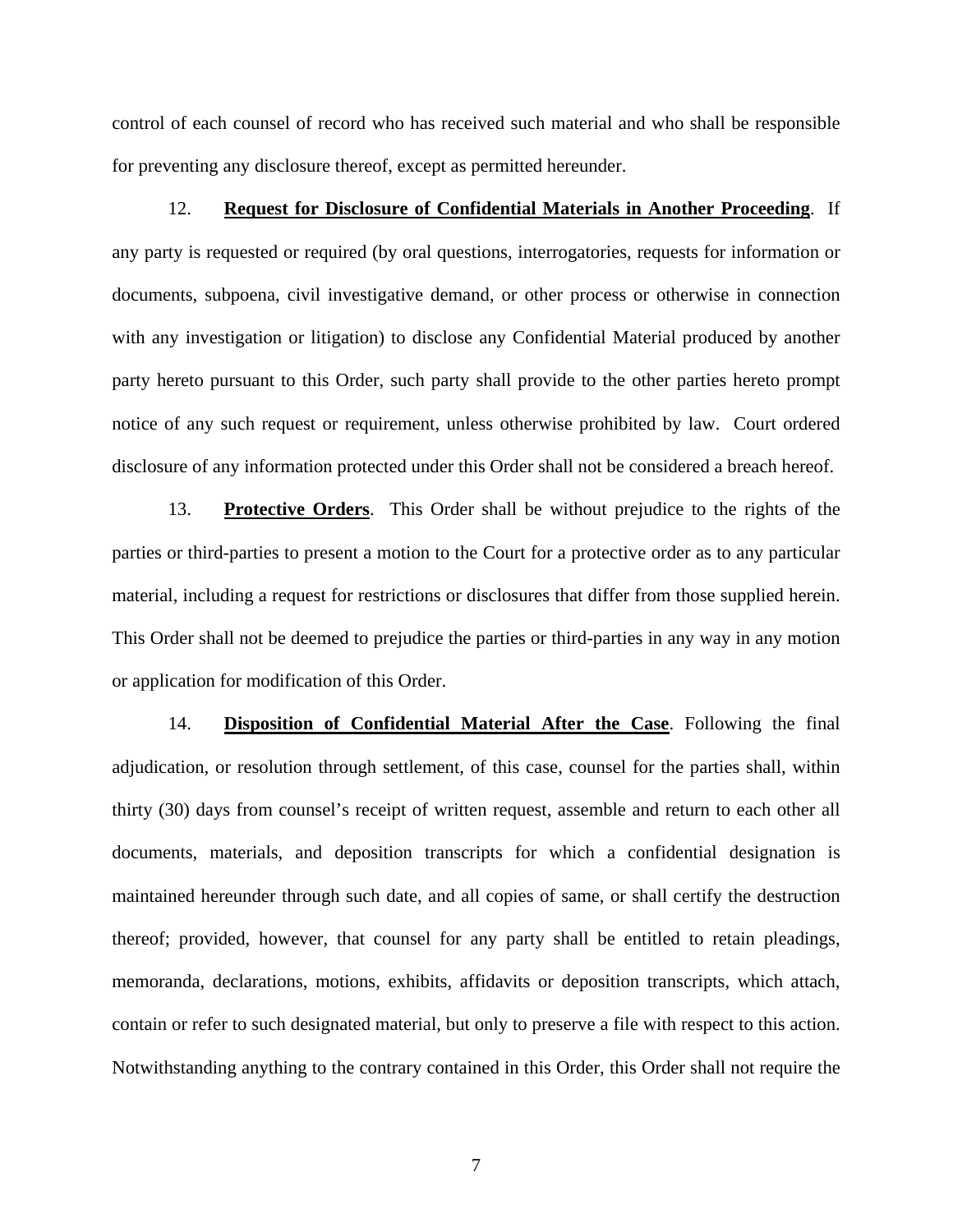return or destruction of anything provided or obtained hereunder if it is obtained or was obtained by a party through other means and/or if the party was otherwise entitled to it by contract or otherwise.

15. **No Waiver of Rights**. This Order shall not be deemed a waiver of:

a. Any party's right to object to any discovery requests on any ground;

b. Any party's right to seek an order compelling discovery with respect to any discovery request;

c. Any party's right at any proceeding herein to object to the admission of any evidence on any ground;

d. Any party's right to use its own documents with complete discretion;

e. Any party's right to move the Court to revoke or amend any portion of this Order;

f. Any party's right to present a motion to the Court for a protective order; or

g. Any party's right to use any Confidential Material as an exhibit at any hearing, the trial or any appeal in this litigation.

h. Notwithstanding anything else herein to the contrary, this Order shall not have any retroactive effect and shall not pertain to materials obtained, received or provided before its entry.

16. **Use of Material at Trial**. Nothing herein prohibits the use at any hearing trial or appeal of any material designated pursuant to this Order as "Confidential" or "Attorneys Eyes Only," or affects or prohibits the admissibility or use of any Confidential Material as evidence.

17. **Restricting Attendance at Depositions.** At the request of any party, attendance at depositions may be restricted to persons qualified to see Confidential Material under Paragraph 6 and the attorney for the deponent during the portion of depositions at which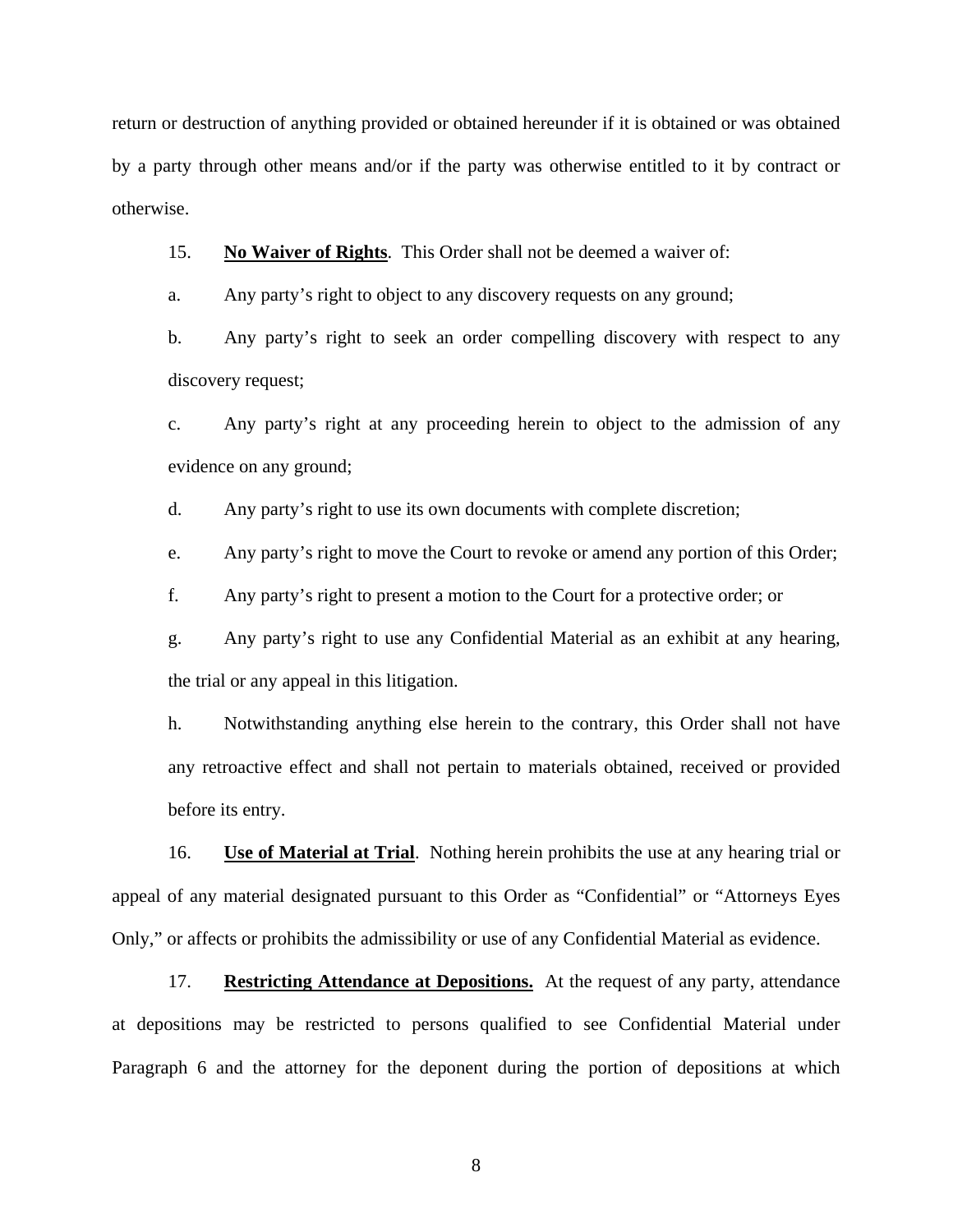disclosure of Confidential Material is being made. Otherwise, attendance at depositions shall not be limited.

18. **Duration**. This Order shall survive the final termination of this action, to the extent that the material contained in "Confidential" or "Attorneys Eyes Only" material is not or does not become known to the public other than in breach of any agreement between the parties or contrary to the terms of this Order, and the Court shall retain jurisdiction to resolve any dispute concerning the use of material disclosed hereunder.